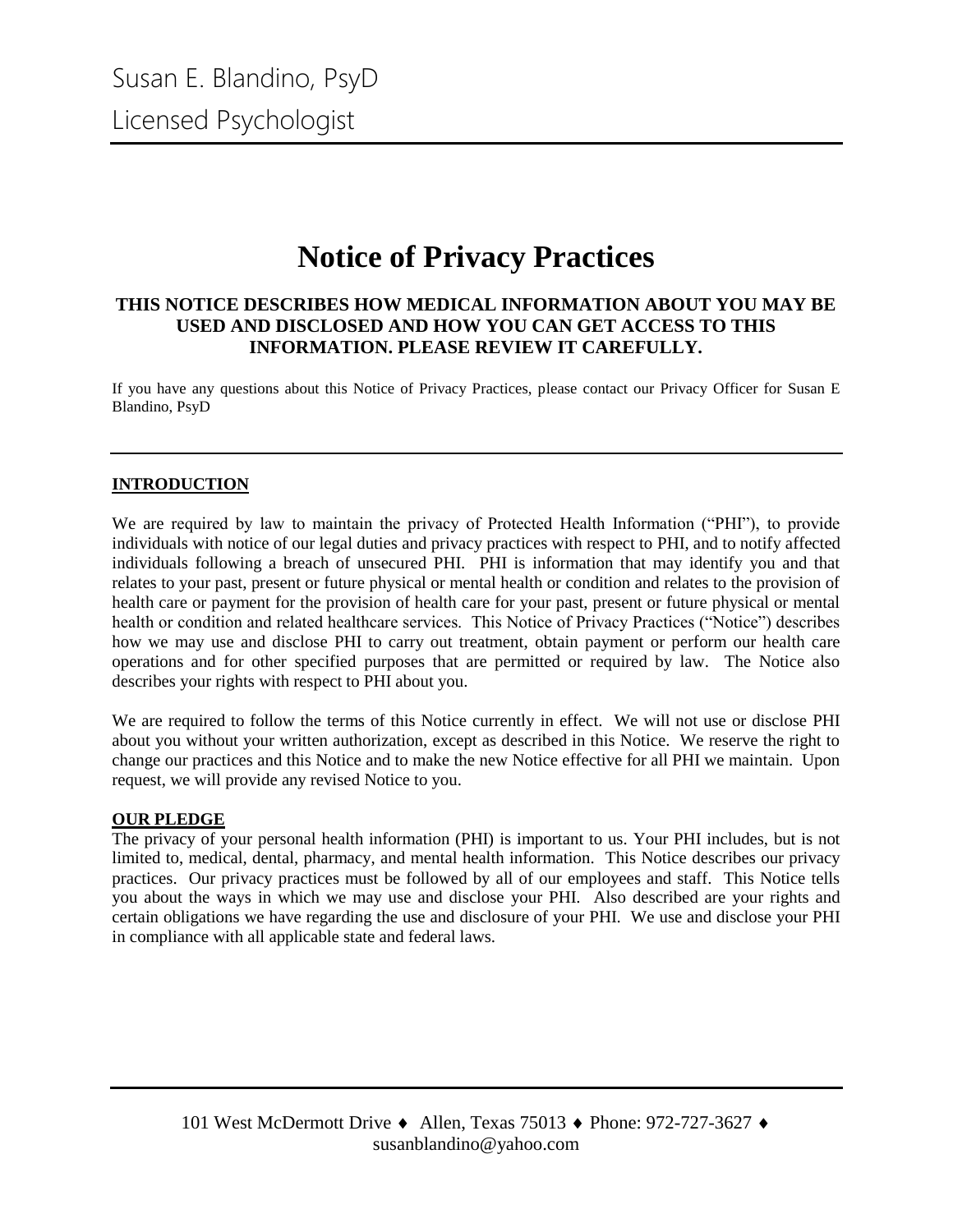#### **HOW PHI ABOUT YOU MAY BE USED AND DISCLOSED**

The following categories describe different ways that we use and disclose PHI. For each category of use or disclosure, an explanation of what is meant and some examples are provided. Not every use or disclosure in a category will be listed. However, all of the ways we are permitted to use and disclose PHI will fall within one of the categories.

**For Treatment.** We may use or disclose your health information to provide and coordinate the mental health treatment and services you receive. For example, if your mental health care needs to be coordinated with the medical care provided to you by another physician, we may disclose your health information to a physician or other healthcare provider.

**For Payment.** We may use and disclose your health information for various payment-related functions, so that we can bill for and obtain payment for the treatment and services we provide for you. For example, your PHI may be provided to an insurance company so that they will pay claims for your care.

**For Healthcare Operations.** We may use and disclose your health information for certain operational, administrative and quality assurance activities, in connection with our healthcare operations. These uses and disclosures are necessary to run the practice and to make sure that our patients receive quality treatment and services. For example, healthcare operations include quality assessment and improvement activities, reviewing the competence or qualifications of healthcare professionals, evaluating practitioner and provider performance, conducting training programs, accreditation, certification, licensing or credentialing activities.

**For Special Purposes.** We are permitted under federal and applicable state law to use or disclose your PHI without your permission only when certain circumstances may arise.

We are likely to use or disclose your PHI without your permission for the following purposes:

- **Individuals Involved in Your Care or Payment for Your Care**. We may disclose PHI to a close personal friend or family member who is involved in your medical care or payment for your care.
- **Disclosures to Parents or Legal Guardians.** If you are a minor, we may release your PHI to your parents or legal guardians when we are permitted or required under federal and applicable state law.
- **Worker's Compensation.** We may disclose your PHI to the extent authorized by and necessary to comply with laws relating to worker's compensation or other similar programs established by law.
- **Public Health.** We may disclose your PHI to federal, state, or local authorities, or other entities charged with preventing or controlling disease, injury, or disability for public health activities.
- **Health oversight activities:** We may disclose your PHI to an oversight agency for activities authorized by law. These oversight activities include audits, investigations, and inspections, as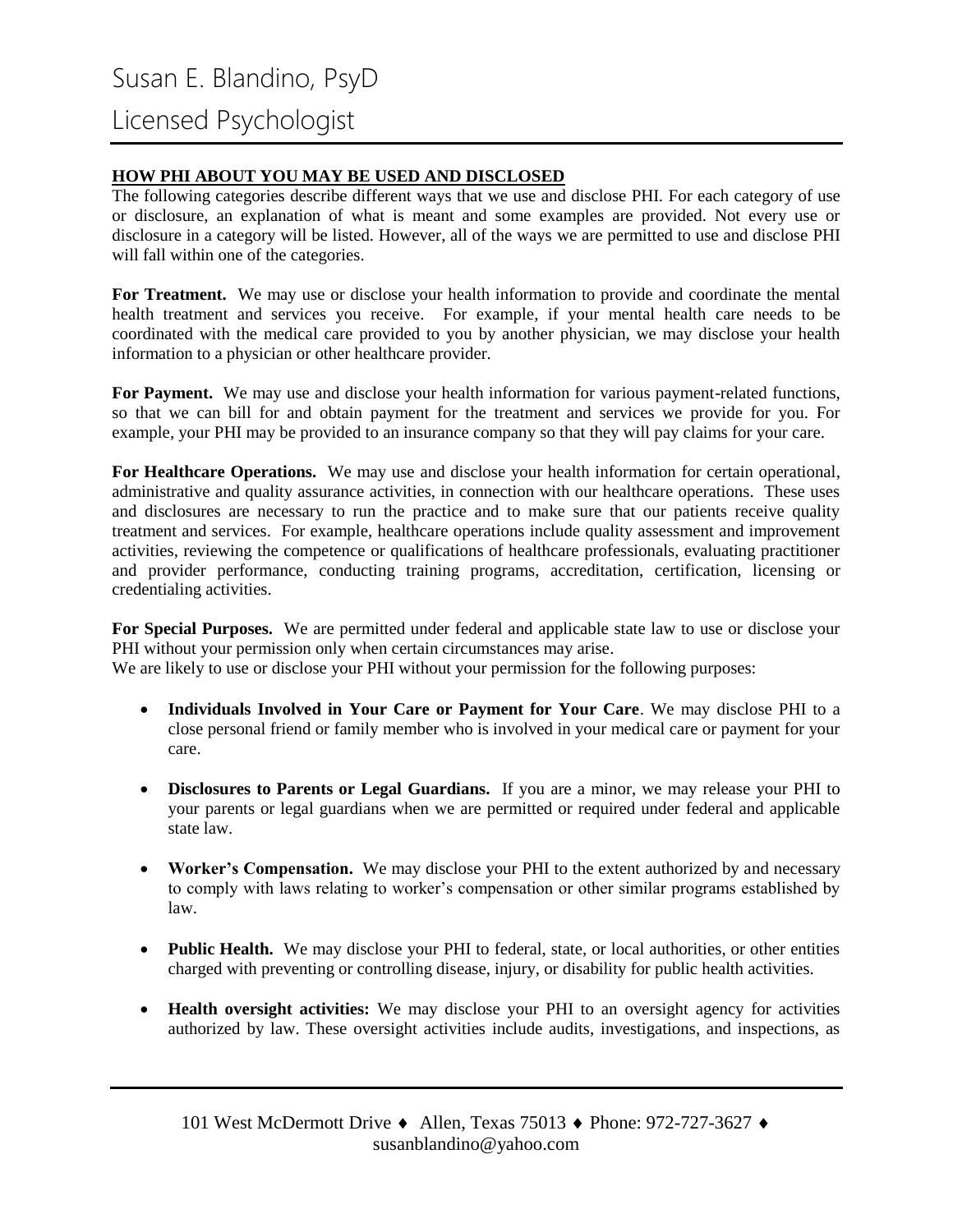necessary for our licensure and for government monitoring of the health care system, government programs, and compliance with federal and applicable state law.

- Law Enforcement. We may disclose your PHI for law enforcement purposes as required by law or in response to a court order, subpoena, warrant, summons, or similar process; to identify or locate a suspect, fugitive, material witness, or missing person; about a death resulting from criminal conduct; about crimes on the premises or against a member of our workforce; and in emergency circumstances, to report a crime, the location, victims, or the identity, description, or location of the perpetrator of a crime.
- **Judicial and administrative proceedings.** If you are involved in a lawsuit or a legal dispute, we may disclose your PHI in response to a court or administrative order, subpoena, discovery request, or other lawful process.
- **United States Department of Health and Human Services**. Under federal law, we are required to disclose your PHI to the U.S. Department of Health and Human Services to determine if we are in compliance with federal laws and regulations regarding the privacy of health information.
- **Research.** Under certain circumstances, we may use or disclose your PHI for research purposes. However, before disclosing your PHI, the research project must be approved by an institutional review board or privacy board that has reviewed the research proposal and established protocols to ensure the privacy of your PHI.
- **Coroners, medical examiners, and funeral directors.** We may release your PHI to assist in identifying a deceased person or determine a cause of death.
- **Organ or tissue procurement organizations**. Consistent with applicable law, we may disclose your PHI to organ procurement organizations or other entities engaged in the procurement, banking, or transplantation of organs for the purpose of tissue donation and transplant.
- **Notification.** We may use or disclose your PHI to assist in a disaster relief effort so that your family, personal representative, or friends may be notified about your condition, status, and location.
- **Correctional institution**. If you are or become an inmate of a correctional institution, we may disclose to the institution or its agents PHI necessary for your health and the health and safety of others.
- **To Avert a Serious Threat to Health or Safety.** We may use and disclose your PHI to appropriate authorities when necessary to prevent a serious threat to your health and safety or the health and safety of another person or the public. We may disclose your health information to appropriate authorities if we reasonably believe that you are a possible victim of abuse, neglect, or domestic violence or the possible victim of other crimes.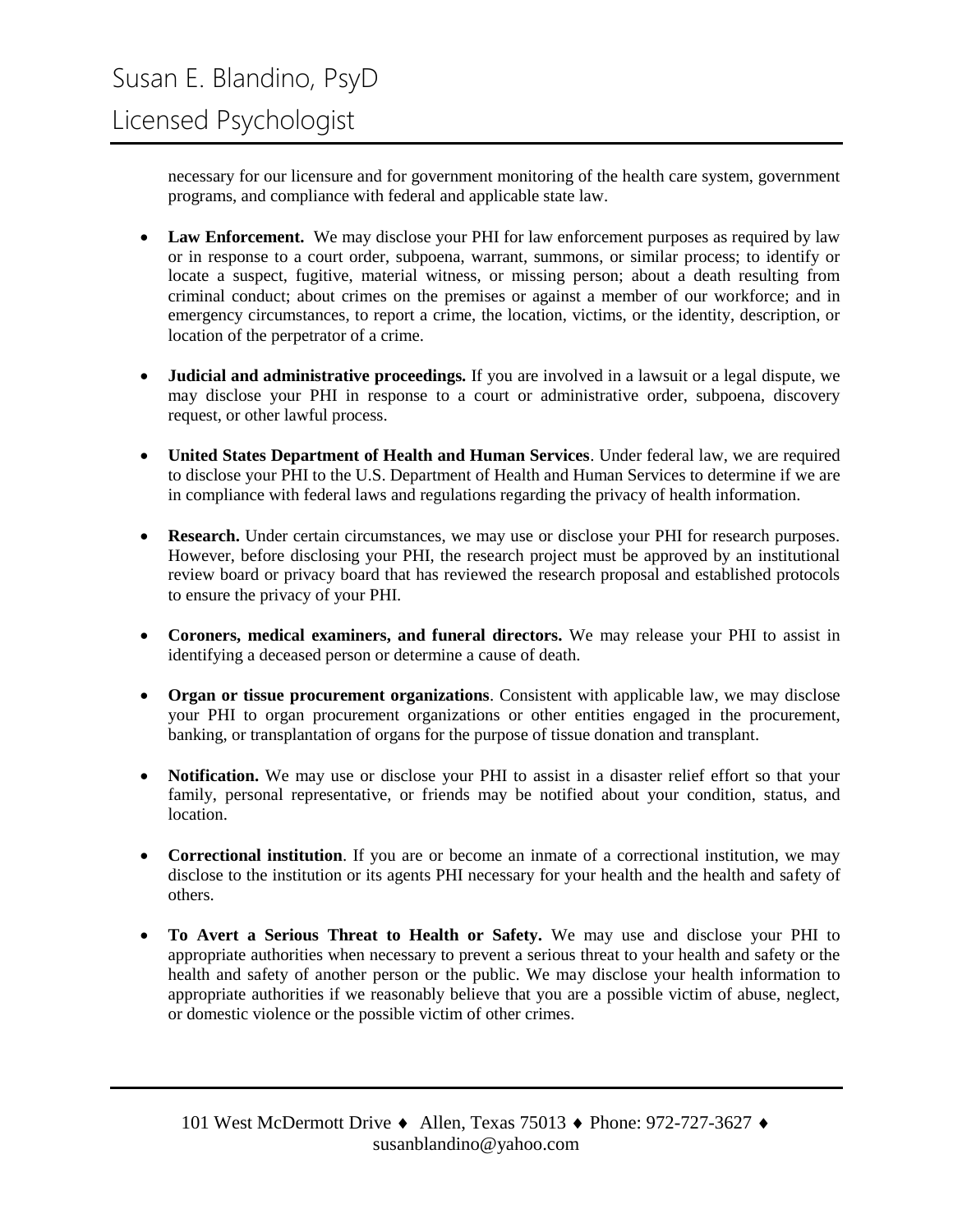## Licensed Psychologist

- **Military and Veterans.** If you are a member of the armed forces, we may release your PHI as required by military command authorities. We may also release PHI about foreign military personnel to the appropriate military authority.
- **National Security, Intelligence Activities and Protective Services for the President and Others.** We may disclose your PHI to authorized federal officials for intelligence, counterintelligence, provision of protection to the President, other authorized persons or foreign heads of state, and other national security activities authorized by law.
- As required by law. We must disclose your PHI when required to do so by applicable federal or state law.
- **Treatment Alternatives**. We may use and disclose PHI to tell you about or recommend possible alternative treatments, therapies, health care providers, or settings of care that may be of interest to you.
- **Health-Related Benefits and Services**. We may use and disclose PHI to tell you about healthrelated benefits or services that may be of interest to you.
- **Appointment Reminders.** We may use or disclose PHI to provide you with appointment reminders (such as voicemail messages, postcards, or letters). You have a right, as explained below, to request restrictions or limitations on the PHI we disclose. You also have a right, as explained below, to request that information be communicated with you in a certain way or at a certain location.

#### **Other Uses and Disclosures of PHI**

**Your Authorization.** We will obtain your written authorization before using or disclosing your PHI for purposes other than those described above (or as otherwise permitted or required by law). If you give us an authorization, you may revoke it by submitting a written notice to our Privacy Officer at the address listed below. Your revocation will become effective upon our receipt of your written notice. If you revoke your authorization, we will no longer use or disclose health information about you for the reasons covered by the written authorization. Your revocation will not affect any use or disclosures permitted by your authorization while it was in effect. Unless you give us a written authorization, we cannot use or disclose your health information for any reason except those described in this Notice.

**Psychotherapy Notes.** We will not use or disclose psychotherapy notes without your written authorization, and only as permitted by law.

**Marketing Health-Related Services.** We will not use or disclose your protected health information for marketing communications without your written authorization, and only as permitted by law.

**Sale of PHI.** We will not sell your protected health information without your written authorization, and only as permitted by law.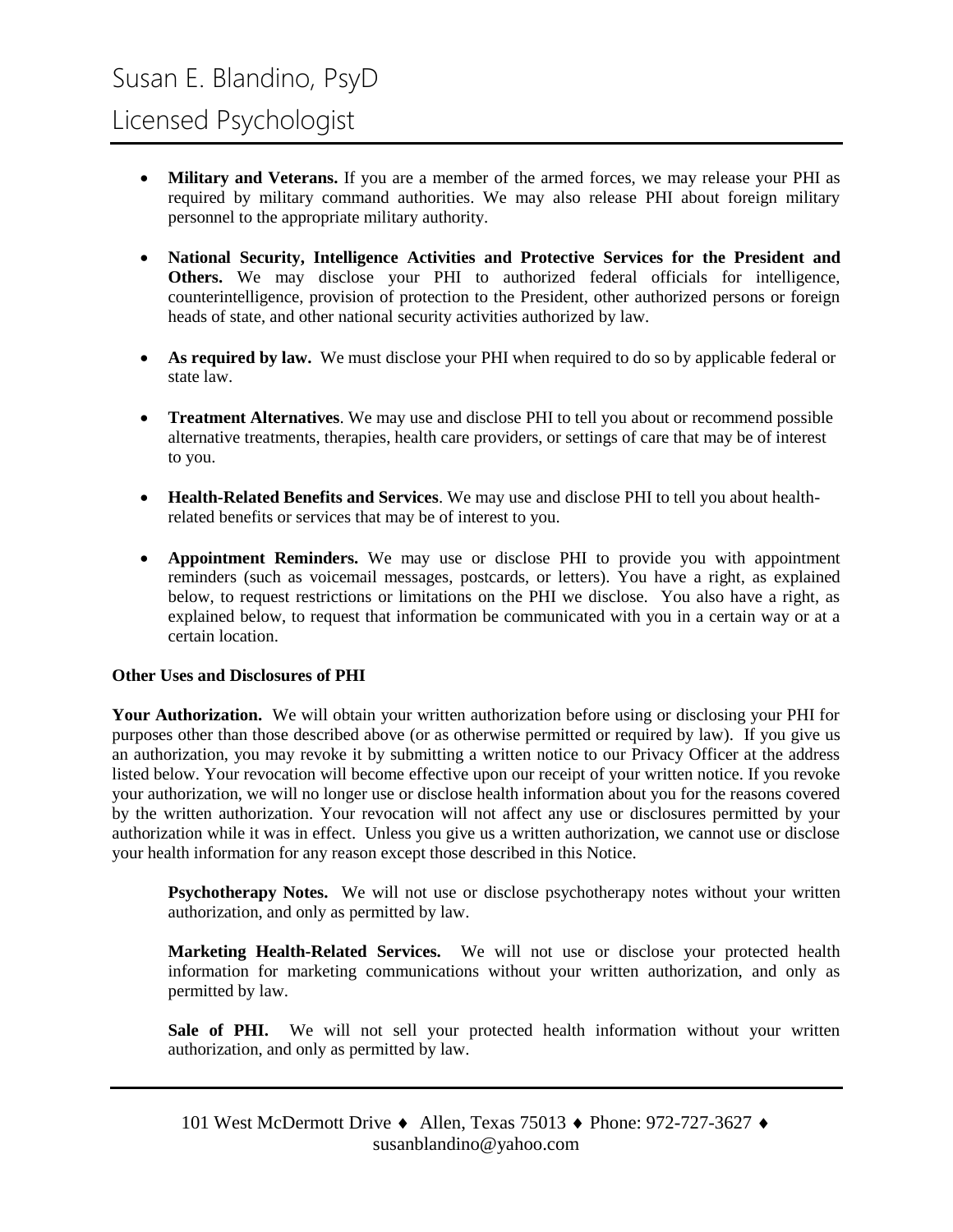#### **CHANGES TO THIS NOTICE**

We reserve the right to change our privacy practices and the terms of this Notice at any time, provided such changes are permitted by applicable law. We reserve the right to make the changed Notice effective for all health information that we maintain, including health information we created or received before we made the changes. When we make a change in our privacy practices, we will change this Notice and make the new Notice available to you.

#### **YOUR HEALTH INFORMATION PRIVACY RIGHTS**

You have privacy rights under federal and state laws that protect your health information. These rights are important for you to know. You can exercise these rights, ask questions about them, and file a complaint if you think that your rights are being denied or your health information isn't being protected. Providers and health insurers who are required to follow federal and state privacy laws must comply with the following rights:

**To Request Restrictions on Certain Uses and Disclosures of PHI.** You have the right to request restrictions on our use or disclosure of your PHI by sending a written request to the Privacy Office. We are not required to agree to those restrictions. We cannot agree to restrictions on uses or disclosures that are legally required, or which are necessary to administer our business. We must agree to the request to restrict disclosure of PHI to a health plan if the disclosure is for the purpose of carrying out payment or health care operations and is not otherwise required by law, and the PHI pertains solely to a health care item or service for which you, or another individual other than a health plan on behalf of you, has paid us in full.

**To Request Confidential Communications.** You have the right to request that PHI be communicated to you by alternative means or at alternative locations. For example, you can ask that you only be contacted at work or by mail. We will accommodate all reasonable requests.

**To Access PHI.** You have the right of access to inspect and obtain a copy of your PHI. You may not be able to obtain all of your information in a few special cases. For example, if your treatment provider determines that the information may endanger you or someone else. In most cases, your copies must be given to you within thirty (30) days, but may be extended for another thirty (days) if you are given a reason by us in writing. We may charge you a fee for the costs of copying, mailing and supplies that are necessary to fulfill your request.

In accordance with Texas law, you have the right to obtain a copy of your PHI in electronic form for records that we maintain using an Electronic Health Records (EHR) system capable of fulfilling the request. Where applicable, we must provide those records to you or your legally authorized representative in electronic form within fifteen (15) days of receipt of your written request and a valid authorization for electronic disclosure of PHI. You may request a copy of an authorization from the Privacy Office at the address below.

**To Obtain a Paper Copy of the Notice Upon Request.** You may request a copy of our current Notice at any time. Even if you have agreed to receive the Notice electronically, you are still entitled to a paper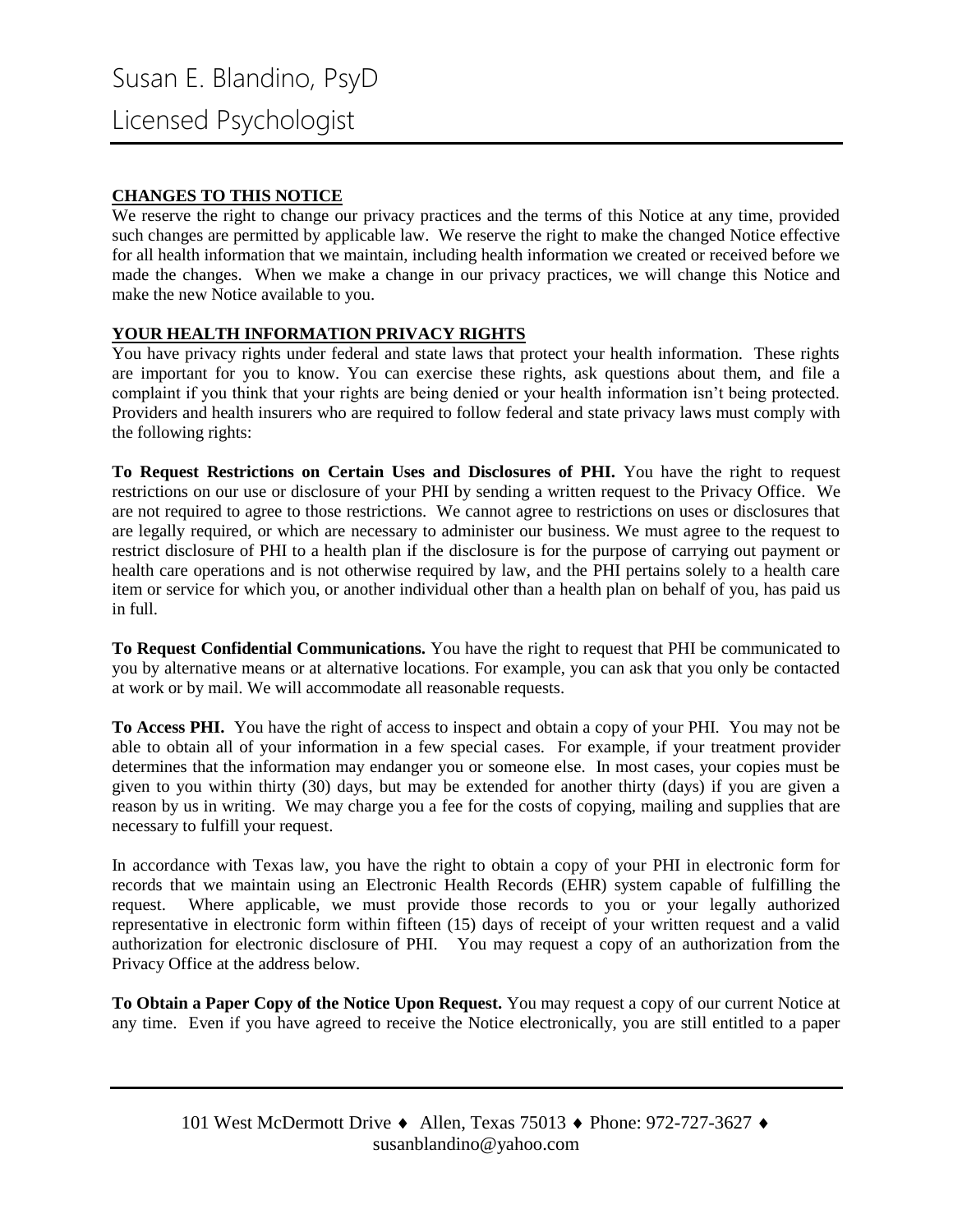# Susan E. Blandino, PsyD

Licensed Psychologist

copy. You may obtain a paper copy from the Privacy Office at the address below. A reasonable fee may be charged for the costs of copying, mailing or other supplies associated with your request.

**To Request an Amendment of PHI.** If you feel that PHI we have about you is incorrect or incomplete, you may request an amendment to the information. Requests must identify: (i) which information you seek to amend, (ii) what corrections you would like to make, and (iii) why the information needs to be amended. We will respond to your request in writing within 60 days (with a possible 30-day extension). In our response, we will either: (i) agree to make the amendment, or (ii) inform you of our denial, explain our reason, and outline appeal procedures. If denied, you have the right to file a statement of disagreement with the decision. We will provide a rebuttal to your statement and maintain appropriate records of your disagreement and our rebuttal.

**To Receive an Accounting of Disclosures**. You have the right to request an accounting of your PHI disclosures for purposes other than treatment, payment or healthcare operations. Your request must state a time period. The time period for the accounting of disclosures must be limited to less than 6 years from the date of the request. We will respond in writing within 60 days of receipt of your request (with a possible 30-day extension). We will provide an accounting per 12-month period free of charge, but you may be charged for the cost of any subsequent accountings. We will notify you in advance of the cost involved, and you may choose to withdraw or modify your request at that time.

**To Notification in the Event of a Breach**. You have a right to be notified of an impermissible use or disclosure that compromises the security or privacy of your PHI.

We will provide notice to you as soon as is reasonably possible and no later than sixty (60) calendar days after discovery of the breach and in accordance with federal and state law.

**To File a Complaint.** If you believe your privacy rights have been violated, you may file a complaint with our privacy officer, listed below. You may also file a complaint directly with any or all of the following federal and state agencies: the Secretary of the Department of Health and Human Services, the Office of the Attorney General of Texas, or the applicable Board of the Texas Department of Health and Human Services: Texas State Board of Examiners of Professional Counselors, Texas State Board of Examiners of Marriage and Family Therapists or Texas State Board of Social Worker Examiners. We will provide you with the addresses to file your complaint with the Secretary, the Office of the Attorney General of Texas and the or the applicable Board of the Texas Department of Health and Human Services: Texas State Board of Examiners of Professional Counselors, Texas State Board of Examiners of Marriage and Family Therapists or Texas State Board of Social Worker Examiners, upon request. You will not be penalized in any way for filing a complaint.

If you want more information about our privacy practices or have questions or concerns, please contact us.

Privacy Officer:

Susan E Blandino, PsyD E-mail: susanblandino@yahoo.com